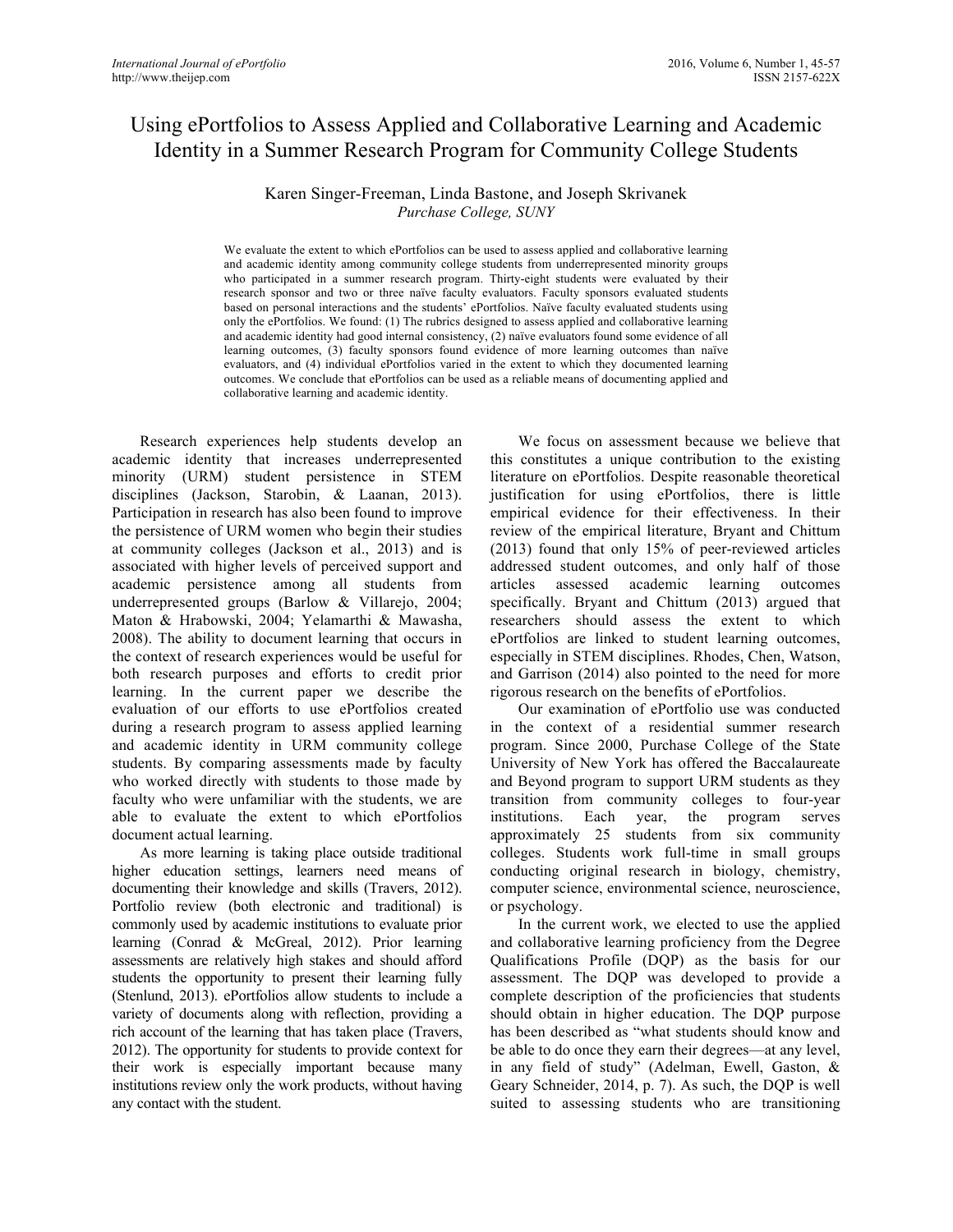between community college and a four-year school. Applied and collaborative learning, one of the five areas of proficiency outlined in the DQP, includes research and creative activities that involve "innovation and fluency in addressing unscripted problems in scholarly inquiry, at work and in other settings outside the classroom" (Adelman et al., 2014, p. 6). At the bachelor's level, applied and collaborative learning includes four areas that are present in summer research programs: (1) presents a project, (2) negotiates a strategy for group research, (3) writes a design, and (4) completes a substantial project (Adelman et al., 2014). Because applied and collaborative learning is the proficiency that is most likely to occur in nontraditional settings (Adelman et al., 2014), its assessment can present a challenge. ePortfolios have the potential to serve as a useful tool in the reliable assessment of applied and collaborative learning.

ePortfolios are useful as a means of documenting learning from non-traditional activities such as research experiences (Wang, 2009) and are hypothesized to support reflection, engagement, and active learning (Yancey, 2009). Accordingly, ePortfolio use in higher education has become increasingly prevalent (Rhodes, et al., 2014). There is evidence that ePortfolios help students and faculty evaluate growth and reflect on students' academic achievements (Buzzetto-More, 2010). Eynon, Gambino, and Török (2014) found evidence that ePortfolio use correlates positively with student success indicators (course pass rates, GPA, and retention rates) and can help advance and support deep thinking, integration, and personal growth. The creation of ePortfolios has also been found to help students develop a sense of academic identity, future orientation, and belonging to a community of scholars (Nguyen, 2013; Singer-Freeman, Bastone, & Skrivanek, 2014).

Unfortunately, to date, much of the research examining ePortfolio use as an assessment tool has focused on student and faculty attitudes about ePortfolios rather than on the usefulness of ePortfolios as a means of reliable assessment (Rhodes et al., 2014). For example, Curtis and Wu (2012) reported that healthcare educators have become more accepting of ePortfolio use as an assessment tool. Similarly, Garrett, MacPhee, and Jackson (2013) found that nursing faculty considered ePortfolio evaluation an effective means of assessment. When ePortfolios were used as the primary means of assessment in a Child Development class, 84% of students felt they encouraged reflection, 77% felt they provided a permanent record of learning, and 87% felt their use in the class should be continued (Singer-Freeman & Bastone, 2015). Bryant and Chittum (2013) cautioned that attitudes are not necessarily a good indicator of usefulness as a learning tool.

Additional evidence for the usefulness of ePortfolios is provided by Buyarski and Landis (2014), who examined the efficacy of using ePortfolios to

assess learning in a first-year seminar. Using rubrics, along with examination of students' narratives, trained faculty unfamiliar with the students whose work they assessed were able to provide reliable evidence of learning. We adapt Buyarski and Landis's (2014) methodology to examine the efficacy of rubrics as a means for assessing applied and collaborative learning and academic identity in ePortfolios.

In a review of research examining the value and educational consequences of rubric use, Jonsson and Svingby (2007) found that analytic, topic-specific rubrics were most useful in assessment of student performance. In general, rubric use makes assessment by multiple evaluators more reliable. Jonsson and Svingby (2007) reported that inter-rater reliability rates ranged from 4-100%, with the majority falling in the range of 55-75%. In general, reliability rates were lower in instances in which tasks or products were not uniform. More extensive rater training was generally associated with higher levels of reliability. However, high reliability was not necessarily associated with high validity. Validity of rubrics varies widely and depends on the care with which rubrics are developed to align with a construct of interest. Rubrics also enhance learning and instruction by making expectations clear to both students and faculty. Accordingly, a good rubric that is in alignment with a construct might guide instruction to align more fully with the construct.

In the current work, we assessed whether evaluators could reliably use an ePortfolio to assess applied and collaborative learning and academic identity. We utilized two sets of evaluators, with different levels of direct knowledge of the students, in order to gain insight into the extent to which ePortfolios capture authentic learning. Faculty who directly supervised students in the research lab (faculty sponsors) evaluated students using their complete knowledge of the student from personal interactions as well as from the student's ePortfolio. Faculty unfamiliar with the student are referred to as naïve evaluators because they assessed learning using only the ePortfolio and were naïve with regard to performance in the research lab. We hypothesized that naïve evaluators would see less evidence of learning than faculty sponsors because they had less information. However, should naïve evaluators report stronger evidence of learning than faculty sponsors, this would raise the possibility that students might be able to inflate their proficiency artificially in an ePortfolio. We hypothesized that ePortfolios would document applied and collaborative learning and academic identity, but that direct faculty knowledge of students would provide more robust evidence than ePortfolios alone. We were also interested in assessing the extent to which the created rubrics were valid and reliable measures of applied and collaborative learning and academic identity.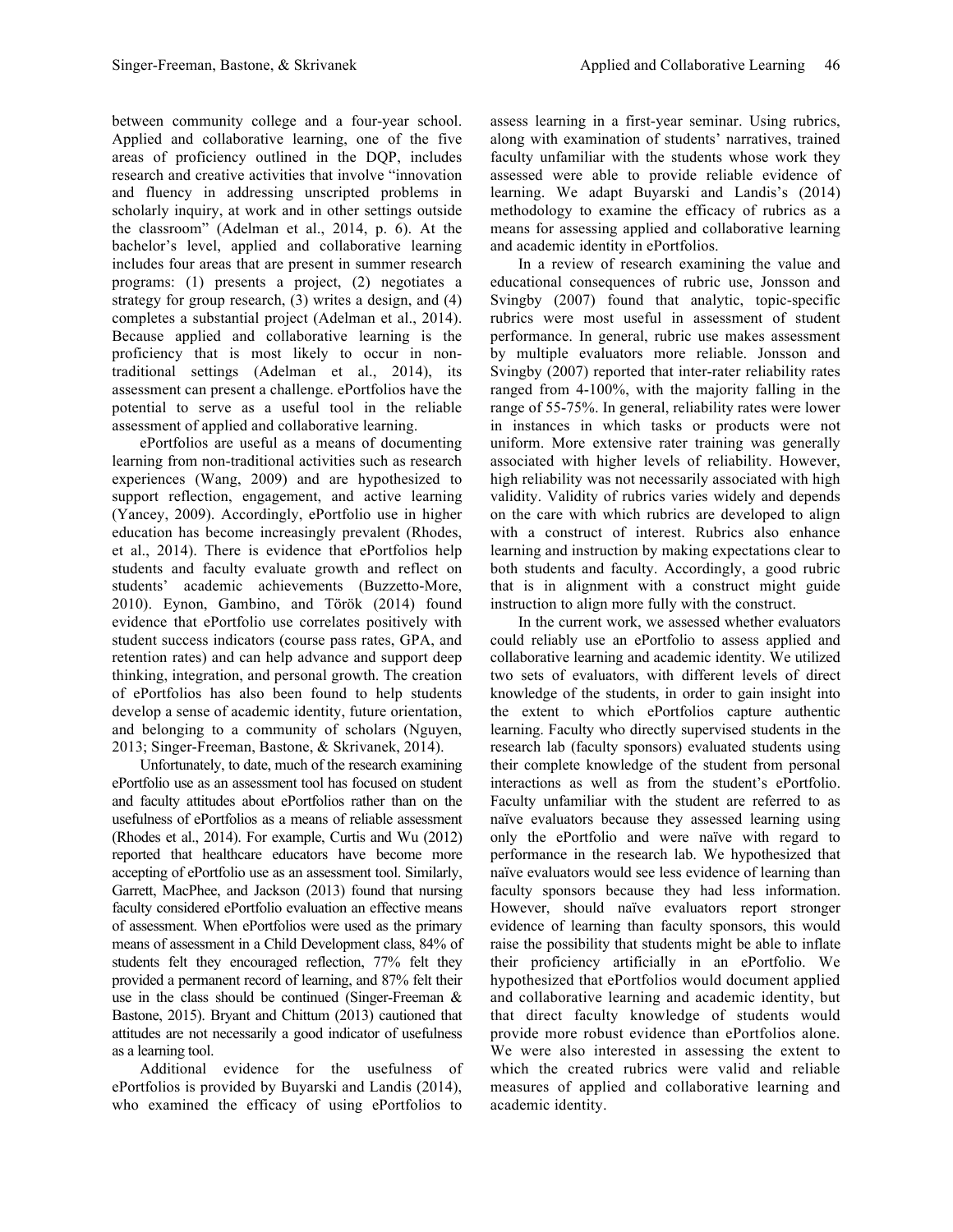# **Method**

# **Participants**

**Students.** The summer research program included 22 students in 2013 and 22 students in 2014. Four students who participated in the research program in 2013 were excluded due to the death of their research sponsor, and two students were excluded due to failure to share their ePortfolios. This resulted in a sample of 38 students (29 females and 9 males). Our sample included 24 students who identified as African American, 10 who identified as Latino, two individuals who reported mixed African American and Latino ancestry, one who identified as Asian, and one who identified as Native American. Fifteen students completed research in psychology or neuroscience, 13 in biology, seven in biochemistry, and three in environmental science.

**Faculty sponsors.** Eight faculty served as research sponsors: Four of these were sponsors in both 2013 and 2014, two sponsored students only in 2013, and two sponsored students only in 2014. All sponsors had PhDs in a STEM discipline and were full-time faculty members at the college. There were five assistant professors, two associate professors, and one full professor. There were five males and three females. All faculty identified as White.

**Naïve evaluators.** We decided to have faculty sponsors evaluate both the students they sponsored and students with whom they were unfamiliar to ensure that similar standards would be used for both sets of evaluations. When rating unfamiliar students, faculty are referred to as *naïve evaluators*. Three additional STEM faculty who did not sponsor students served as naïve evaluators. They all had PhDs and were full-time faculty members (one lecturer, one associate professor, and one full professor). There were two females and one male, and all identified as White.

## **Materials and Procedure**

**Learning outcome and rubric development.** To identify expected proficiencies, six faculty research sponsors individually created lists of learning outcomes that were then discussed in a focus group with the authors and two outside experts in rubric construction. The group reached consensus on the desired learning outcomes and the products that could be used to evaluate mastery of these outcomes. The outcomes included items associated with both applied and collaborative learning and academic identity (see Table 1). The applied and collaborative learning outcomes were brought into alignment with the applied and collaborative learning proficiency from the DQP (Adelman et al., 2014). Rubrics were developed to

clarify expectations for each of the learning outcomes. The six faculty sponsors piloted the rubrics, using them to assess 20 ePortfolios. Results of this pilot work and a focus group with the participating faculty revealed that the ePortfolios did not include sufficient information for assessment of the quality of revisions or the development of collaborative strategies. Accordingly, these learning outcomes were removed (see Figures 1 and 2).

**ePortfolio creation**. We instructed students to create ePortfolios that would document their summer experiences. Students were provided with the expected learning outcomes and products and shown how to create and share pages. Work on the ePortfolios occurred after the students' work day was complete. Students created their ePortfolios independently, without direct supervision from the research sponsor. Program staff held weekly workshops in which the students were required to contribute a minimum of one journal entry, one image that documented learning in some area, and one piece of writing that documented learning. Students were required to provide a caption for each image that explained how it documented learning. Additionally, students were required to respond each week to a specific written prompt (see Appendix). Students were not provided with a template. Instead, staff worked individually with students to develop content and design the ePortfolio. The ePortfolios were not graded. However, program faculty, staff, and students provided comments on the ePortfolios that individual students shared with the group.

**Evaluator training.** Faculty sponsors were instructed on the use of the rubrics during a faculty meeting that took place one week before the faculty were to begin evaluating. Two naïve evaluators who were not faculty sponsors attended the group instruction session. The remaining naïve evaluator who was not a faculty sponsor received individual instruction. During the training, evaluators reviewed the rubrics and discussed possible products that could be used to document proficiency. Evaluators were instructed to read reflective writing carefully as a source of information about academic identity proficiencies. The evaluators completed the rubrics by selecting from five possible ratings: *exceeds expectations*, *meets expectations*, *approaches expectations*, *does not meet expectations*, and *cannot evaluate*. All 38 students were assessed by their respective research sponsors. Twentyone students were assessed by three naïve evaluators and 17 students were assessed by two naïve evaluators. We elected not to have faculty reach consistency on sample ePortfolios because we were interested in the rubrics' utility in a minimal training environment. Although research has established higher inter-rater reliability with practice sessions, this sort of training is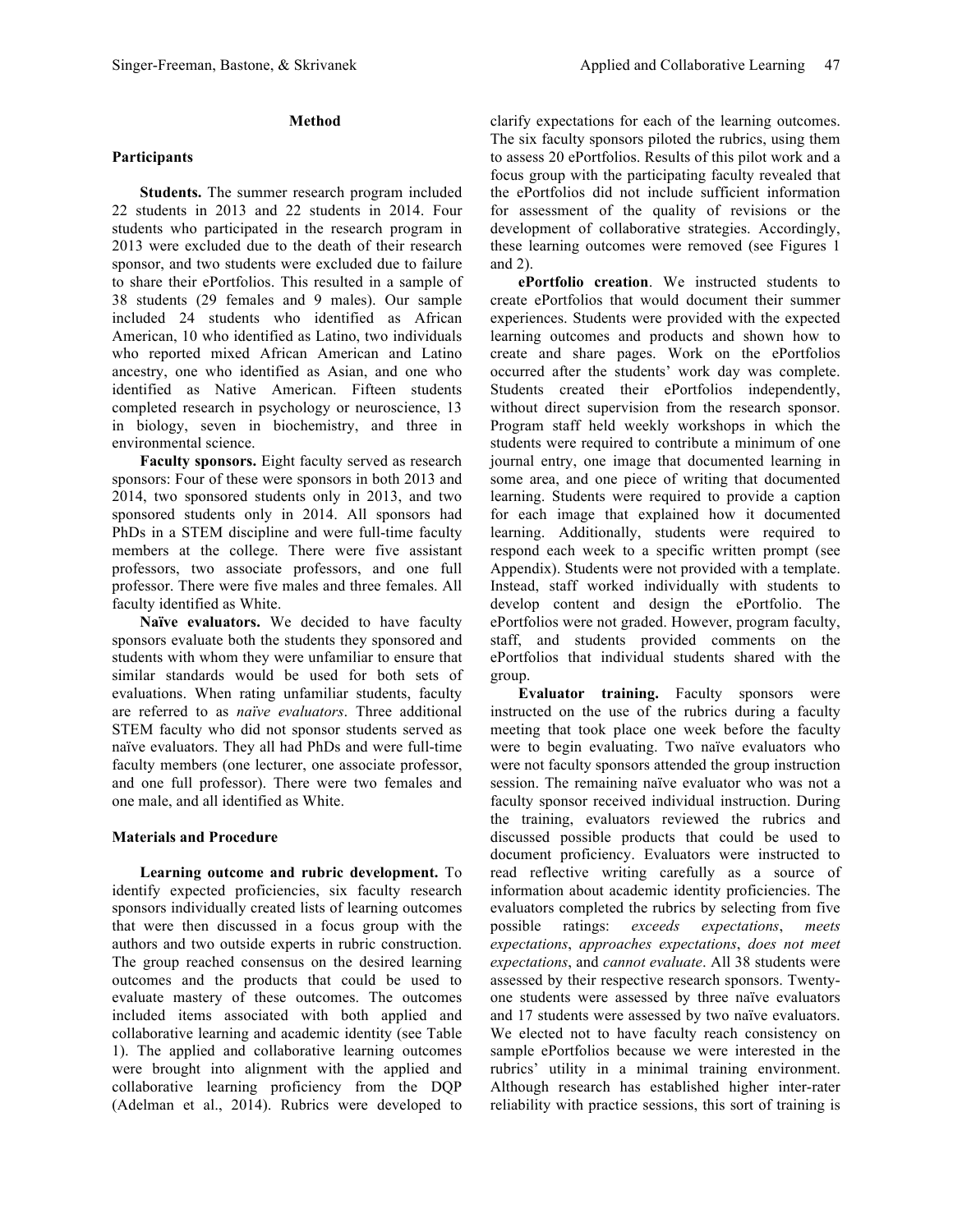| Construct                             | muuu Leurning Outcomes Generated by Fucully Research Sponsors<br>Learning outcome                                                                                                                                                      | Evidence                                                            |
|---------------------------------------|----------------------------------------------------------------------------------------------------------------------------------------------------------------------------------------------------------------------------------------|---------------------------------------------------------------------|
| Academic identity                     | Identifies hopes and goals for experience<br>Demonstrates confidence sharing ideas<br>Engages with the research<br>Identifies learning from experience<br>Constructs plans for academic future<br>Refines ideas about possible careers | Journal entries<br>Interim and final report                         |
| Applied and<br>collaborative learning | Literature<br>Summarizes research literature<br>Articulates contribution to existing knowledge                                                                                                                                         | Annotations<br>Interim and final report                             |
|                                       | Research Design<br>States project goals<br>Articulates research hypothesis<br>Describes research design                                                                                                                                | Interim and final report<br>Journal entries                         |
|                                       | Data Collection<br>Successfully implements methodology<br>Documents data collection                                                                                                                                                    | Experimental results<br>Interim and final report<br>Journal entries |
|                                       | Data Analysis<br>Organizes data<br>Performs calculations correctly<br>Draws appropriate conclusions<br>Communicates results                                                                                                            | <b>Experimental results</b><br>Interim and final report             |
|                                       | Collaboration<br>Demonstrates collaboration skills<br>Works with team to draft research abstract<br>Works with team to draft final presentation                                                                                        | Interim and final report<br>Journal entries                         |
|                                       | Revisions<br>Uses faculty feedback to revise work                                                                                                                                                                                      | Abstract<br>Interim and final report<br>Conference submissions      |
|                                       | Oral Presentation<br>Presents work orally with confidence and clarity                                                                                                                                                                  | Final report                                                        |

Table 1 *Initial Learning Outcomes Generated by Faculty Research Sponsors*

not associated with improved validity (Jonsson & Svingby, 2007). Additionally, in real world applications, rubrics are frequently used by individuals who have not received reliability training.

#### **Results**

# **Coding**

Because our primary goal was to determine whether ePortfolios could provide reliable information that would enable ePortfolio-based assessment of prior learning and academic identity, we focused on whether

evaluators reported that a learning outcome had been met (grouping *meets expectations* and *exceeds expectations*) or not met (grouping *approaches expectations*, *does not meet expectations*, and *cannot evaluate).* We treated *cannot evaluate* as an indication that a learning outcome had not been met because this response was given in instances in which material related to an outcome was not present in the ePortfolio.

#### **Inter-Item Reliability**

To determine inter-item reliability we calculated Cronbach's alphas for ePortfolio-based assessment of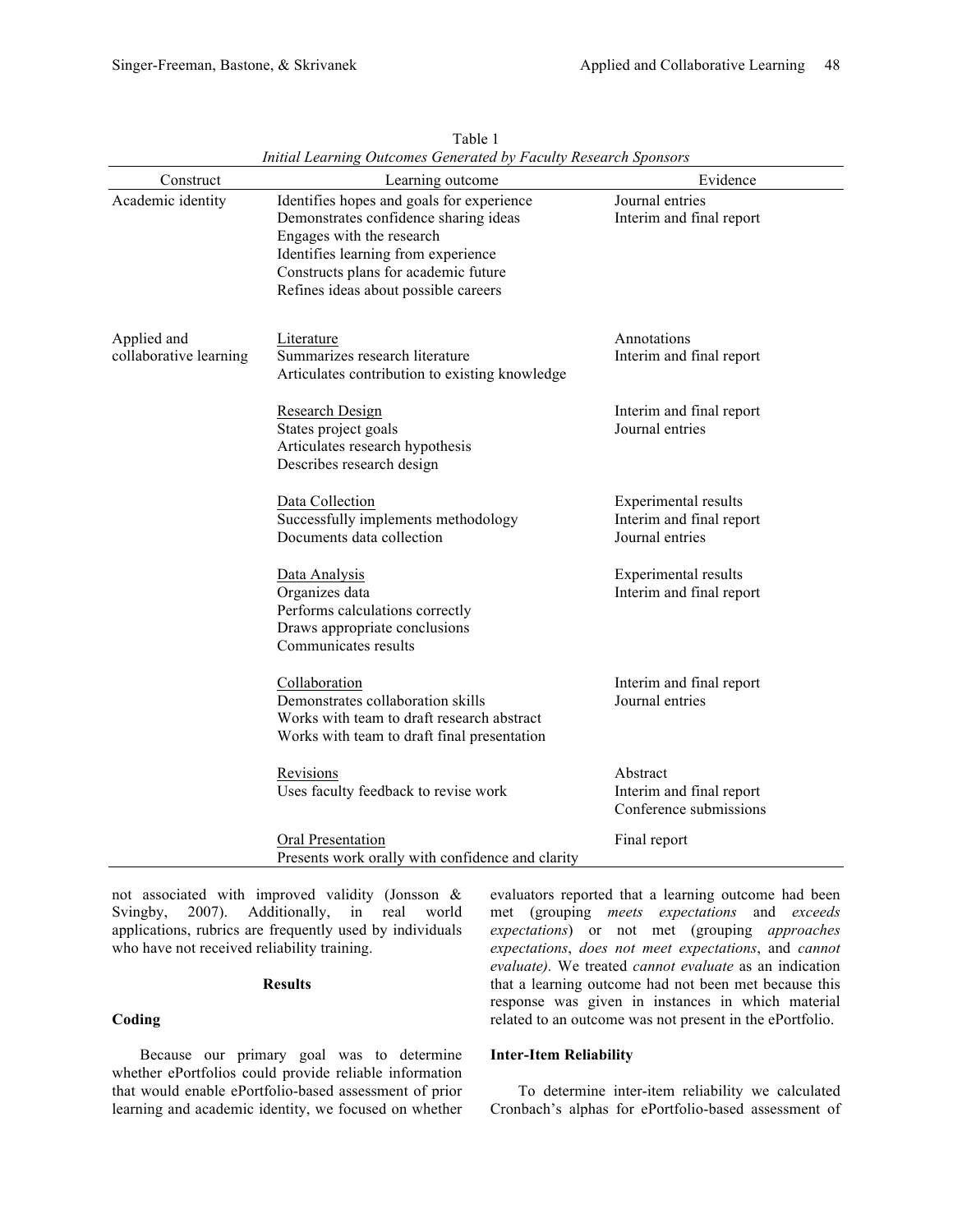|               | Exceeds expectations     | Meets expectations    | Approaches            | Does not meet          |
|---------------|--------------------------|-----------------------|-----------------------|------------------------|
|               |                          |                       | expectations          | expectations           |
| Hopes and     | Provides a fully         | Provides a good       | Identifies some goals | Does not identify      |
| goals         | developed discussion     | discussion of goals   | for experience.       | goals for experience.  |
|               | of goals for experience. | for experience.       |                       |                        |
| Confidence    | Demonstrates             | Demonstrates some     | Demonstrates limited  | Does not demonstrate   |
| sharing ideas | confidence in sharing    | confidence in sharing | confidence in sharing | confidence in sharing  |
|               | intellectual ideas.      | intellectual ideas.   | intellectual ideas.   | intellectual ideas.    |
| Engagement    | Notes indicate full      | Notes indicate good   | Notes indicate some   | Notes indicate limited |
| with research | engagement with the      | engagement with the   | engagement with the   | or no engagement       |
|               | research process.        | research process.     | research process.     | with the research      |
|               |                          |                       |                       | process.               |
| Learning from | Offers fully developed   | Offers good insights  | Offers some insights  | Does not identify      |
| experience    | insights into learning   | into learning gained  | into learning gained  | learning gained from   |
|               | gained from              | from experience.      | from experience.      | experience.            |
|               | experience.              |                       |                       |                        |
| Careers       | Shares fully developed   | Shares somewhat       | Shares poorly         | Does not share ideas   |
|               | ideas about possible     | developed ideas       | developed ideas about | about possible         |
|               | careers.                 | about possible        | possible careers.     | careers.               |
|               |                          | careers.              |                       |                        |
| Academic      | Shares fully developed   | Shares somewhat       | Shares poorly         | Does not share plans   |
| future        | plans for academic       | developed plans for   | developed plans for   | for academic future.   |
|               | future.                  | academic future.      | academic future.      |                        |
|               |                          |                       |                       |                        |

Figure 1 *Academic Identity Rubrics*

each construct. We only included ePortfolio-based ratings in these calculations because we were interested in the use of the rubrics as measures of proficiencies demonstrated by the ePortfolio and not as measures of proficiencies demonstrated by direct knowledge of the student. We observed alphas of .78 for applied and collaborative learning and .69 for academic identity.

## **Inter-Rater Reliability**

To determine the level of agreement between faculty sponsors and naïve evaluators, we calculated the reliability between faculty sponsors and naïve evaluators responding to the same student. We found that the average sponsor-evaluator reliability was 0.45  $(SD = 0.19)$ . This low reliability score is consistent with our presupposition that sponsors would have available to them substantially more information than naïve evaluators when evaluating students.

To determine whether naïve evaluators were assessing the ePortfolios similarly, we calculated the reliability between naïve evaluators responding to the same ePortfolio. We excluded the scores provided by the single naïve evaluator with a reliability score of 0.42 because this is outside the typical reliability range

reported by Jonsson and Svingby (2007). With this naïve evaluator excluded, the remaining naïve evaluators had reliability scores of between 0.62 and .72. In instances in which there were only two naïve evaluators, reliability was  $0.71$  (*SD* = 0.14), with reliability scores ranging from 0.50 to 0.93. In instances in which three evaluators assessed a single ePortfolio we calculated the reliability between the two evaluators who had the highest level of agreement. We found that the average reliability was  $0.86$  (*SD* = 0.11), with scores ranging from 0.64 to 1.00.

# **Individual Learning Outcomes**

Tables 2 and 3 report the number and percentage of instances in which sponsors and naïve evaluators credited each learning outcome. Because two or three naïve evaluators assessed each ePortfolio, there were a total of 90 naïve evaluator assessments. As can be seen in Tables 2 and 3, faculty sponsors were aware of learning that was not evident to naïve evaluators, explaining the low levels of sponsor-evaluator reliability reported above. Faculty sponsors credited between 47% and 87%, and naïve evaluators credited between 7% and 66%, of individual outcomes. In fact,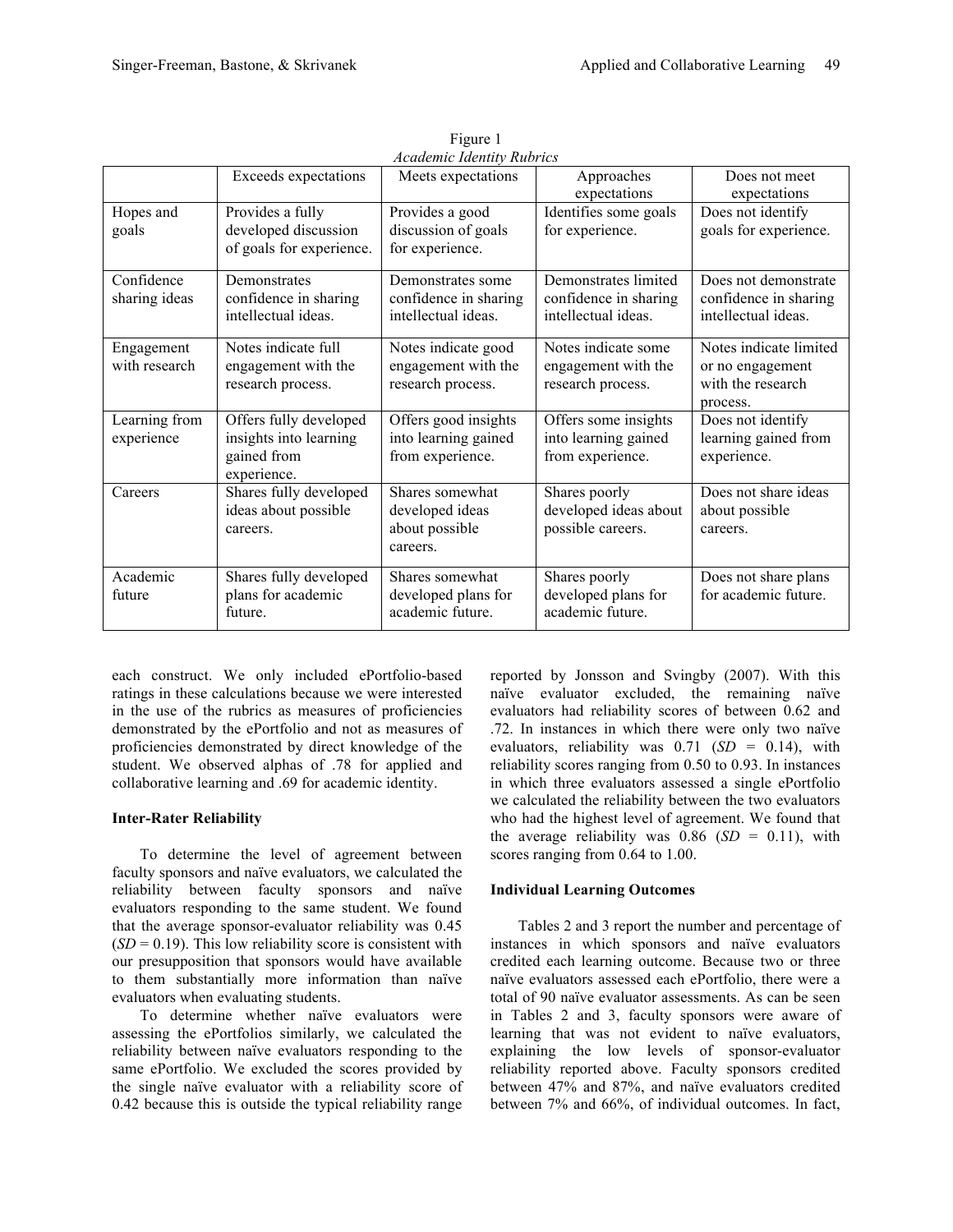| <i>hpphea ana comadorative Learning Kaories</i> |                                                                                     |                                                                             |                                                                           |                                                                             |  |
|-------------------------------------------------|-------------------------------------------------------------------------------------|-----------------------------------------------------------------------------|---------------------------------------------------------------------------|-----------------------------------------------------------------------------|--|
|                                                 | Exceeds expectations                                                                | Meets expectations                                                          | Approaches<br>expectations                                                | Does not meet<br>expectations                                               |  |
| Understands<br>literature                       | Demonstrates an<br>excellent<br>understanding of the<br>literature.                 | Demonstrates a good<br>understanding of the<br>literature.                  | Demonstrates some<br>understanding of the<br>literature.                  | Does not demonstrate<br>understanding of the<br>literature.                 |  |
| Analyzes<br>literature                          | Very effectively<br>analyzes literature.                                            | Effectively analyzes<br>literature.                                         | Offers limited<br>analysis of literature.                                 | Does not analyze<br>literature.                                             |  |
| Project goals                                   | Demonstrates<br>excellent<br>understanding of the<br>project significance.          | Demonstrates a good<br>understanding of the<br>project significance.        | Demonstrates some<br>understanding of the<br>project significance.        | Does not demonstrate<br>understanding of the<br>project significance.       |  |
| Project<br>hypothesis                           | Demonstrates an<br>excellent<br>understanding of the<br>research hypothesis.        | Demonstrates a good<br>understanding of the<br>research hypothesis.         | Demonstrates some<br>understanding of the<br>research hypothesis.         | Does not demonstrate<br>understanding of the<br>research hypothesis.        |  |
| Research design                                 | Demonstrates an<br>excellent<br>understanding of the<br>project research<br>design. | Demonstrates a good<br>understanding of the<br>project research<br>design.  | Demonstrates some<br>understanding of the<br>project research<br>design.  | Does not demonstrate<br>understanding of the<br>project research<br>design. |  |
| Data collection                                 | Collects and records<br>data with no errors.                                        | Collects and records<br>data with very few<br>errors.                       | Collects and records<br>data with some<br>errors.                         | Does not collect and<br>record data.                                        |  |
| Data analysis                                   | Fully understands the<br>analyses.                                                  | Generally understands<br>the analyses.                                      | Understands some of<br>the analyses.                                      | Does not understand<br>the analyses.                                        |  |
| <b>Draws</b><br>conclusions                     | Fully understands the<br>relation between<br>results and hypothesis.                | Generally understands<br>the relation between<br>results and<br>hypothesis. | Understands some of<br>the relation between<br>results and<br>hypothesis. | Does not understand<br>the relation between<br>results and<br>hypothesis.   |  |

Figure 2 *Applied and Collaborative Learning Rubrics*

Table 2 *Evaluations Crediting Academic Identity Outcomes*

|                          | Faculty sponsor |      | Naïve evaluator |               |
|--------------------------|-----------------|------|-----------------|---------------|
| Learning outcome         |                 | $\%$ |                 | $\frac{0}{0}$ |
| Hopes and goals          | 18.             | 47%  | 27              | 30%           |
| Confidence sharing ideas |                 | 82%  | 59              | 66%           |
| Academic future          |                 | 82%  | 43              | 48%           |
| Careers                  | 33              | 87%  | 50              | 56%           |
| Learning from experience | 27              | 71%  | 43              | 56%           |
| Engagement with research |                 | 84%  | 50              | 56%           |

*Note.* Faculty sponsor  $n = 38$ . Naïve evaluator  $n = 90$ .

for all outcomes assessed, faculty sponsors reported higher rates of acquisition than naïve evaluators. Differences between faculty sponsor and naïve evaluator assessments of individual learning outcomes ranged from 15% (learning from experience) to 69% (data collection).

The naïve evaluators reported that ePortfolios included evidence of academic identity outcomes between 27% and 59% of the time and included evidence of applied and collaborative learning outcomes between 7% and 41% of the time. Although the evidence for individual applied and collaborative learning outcomes was low, because there were eight unique outcomes, students could show evidence of applied and collaborative learning without having provided evidence of every learning outcome. Naïve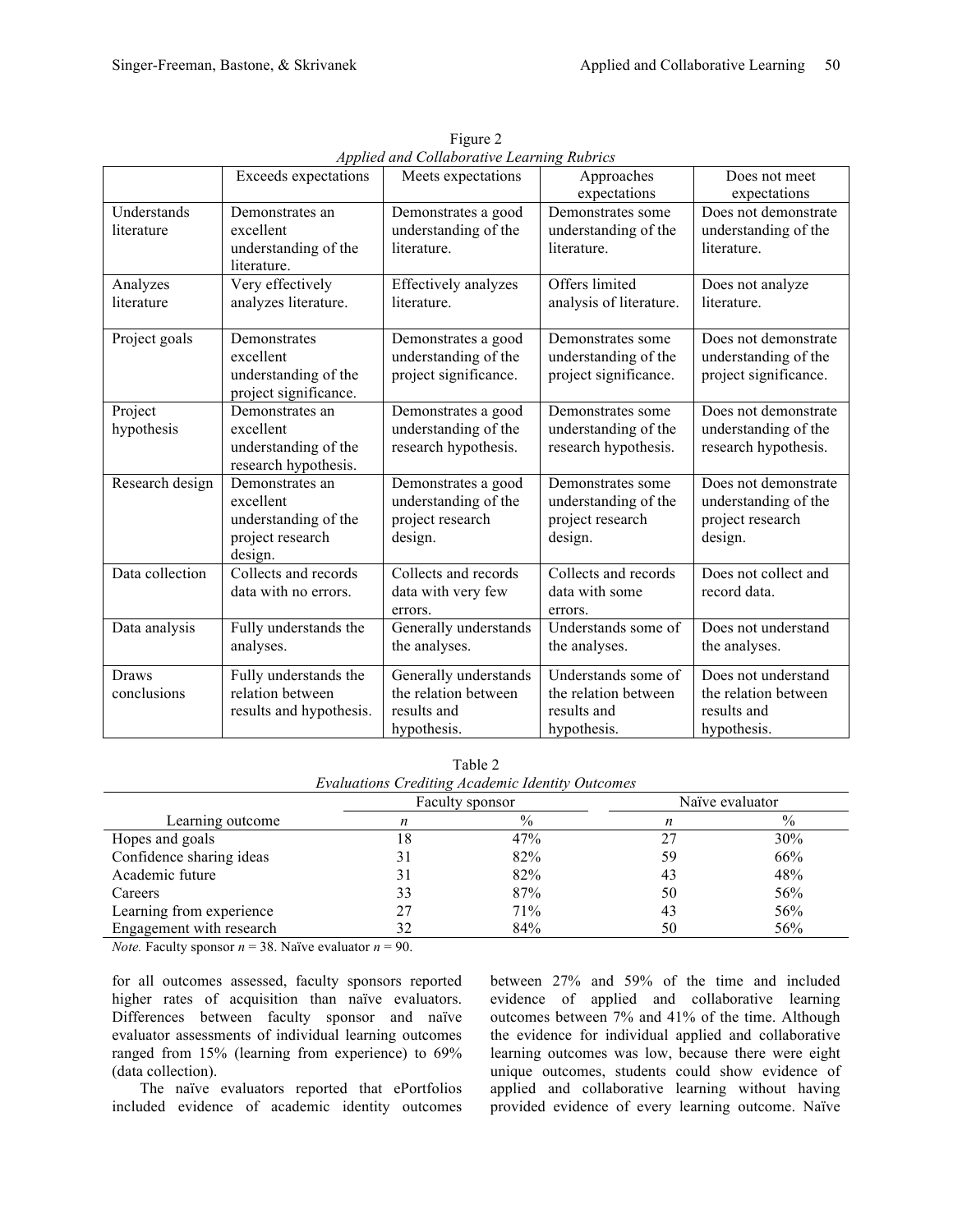| Evaluations Crediting Applied and Collaborative Learning Outcomes |                 |      |                 |       |
|-------------------------------------------------------------------|-----------------|------|-----------------|-------|
|                                                                   | Faculty sponsor |      | Naïve evaluator |       |
| Learning outcome                                                  | n               | $\%$ | n               | $\%$  |
| Understands literature                                            | 25              | 66%  | 20              | 22%   |
| Analyzes literature                                               | 21              | 55%  | 15              | 17%   |
| Project goals                                                     | 32              | 84%  | 37              | 41%   |
| Project hypothesis                                                | 33              | 87%  | 32              | 36%   |
| Research design                                                   | 29              | 76%  | 29              | 32%   |
| Data collection                                                   | 29              | 76%  | 6               | $7\%$ |
| Data analysis                                                     | 22              | 58%  | 22              | 24%   |
| Draws conclusions                                                 | 20              | 53%  | 20              | 22%   |

Table 3 *Evaluations Crediting Applied and Collaborative Learning Outcomes*

*Note.* Faculty sponsor  $n = 38$ . Naïve evaluator  $n = 90$ .

evaluators agreed that five (13%) of the 38 ePortfolios failed to show evidence of any applied and collaborative learning. However, the faculty sponsors of these students reported evidence of between four and eight of the applied and collaborative learning outcomes. We conclude that these five students demonstrated applied and collaborative learning but failed to document mastery in their ePortfolios.

#### **ePortfolio Capture Rates**

To determine the extent to which naïve evaluators were aware of students' mastery of learning outcomes, we limited our sample for each learning outcome to students who had been credited by their faculty sponsor. These numbers are reported in Tables 4 and 5. We then calculated the number of times at least one naïve evaluator credited each of these students in order to determine the percentage of times naïve evaluators credited learning that had been credited by sponsors. We believe that these percentages are the best measure of the extent to which naïve evaluators were able to see evidence of actual learning. We will refer to this measure as *ePortfolio capture*.

As can be seen in Table 4, the ePortfolio capture rates for academic identity outcomes were excellent, with rates ranging from 67%-87%. However, as can be seen in Table 5, ePortfolio capture rates for applied and collaborative learning outcomes were lower, ranging from 14%-67%. Capture rates were over 50% for project goals, project hypothesis, and research design. Capture rates ranging from 30%-40% were observed for understands literature, analyzes literature, data analysis, and draws conclusions. The lowest capture rate of 14% was observed for data collection.

#### **Differences in Sponsor and Naïve Evaluator Ratings**

Another way to determine whether naïve evaluators can reliably assess student learning is to compare the frequency with which faculty sponsors credited students with learning that the majority of naïve evaluators did not to the frequency with which the majority of naïve evaluators credited a student with learning that the faculty sponsors did not. Because the faculty sponsors had the benefit of both ePortfolio review and personal knowledge, we expected there would be more instances in which sponsors credited learning than the reverse. We found that there were far more instances in which sponsors credited students with learning when the naive evaluators did not (18%-58%) than there were instances in which naïve evaluators credited students with learning when the sponsors did not (0%-11%). The most common applied and collaborative learning outcomes credited by naïve evaluators but not sponsors were draws conclusions (11%), project goals (8%), and research design (8%). The most common academic identity outcomes that were credited by naïve evaluators but not faculty sponsors were confidence sharing ideas (11%) and plans for academic future (8%).

## **Differences between Students**

Although all of the students who participate in our program are enrolled in community colleges when they apply, some students enter our program ready to attend a 4-year school while others plan to return to community college. We divided our sample into students who would be attending a 4-year institution after completion of the summer program  $(n = 16)$  and students who would be returning to their two-year institution  $(n = 22)$ . We hypothesized that more advanced students might have been better able than less advanced students to master (or document) applied and collaborative learning at the bachelor's level. Table 6 reports the average number of learning outcomes associated with applied and collaborative learning and academic identity as a function of academic status and evaluator.

To investigate the effects of academic status and evaluator on applied and collaborative learning we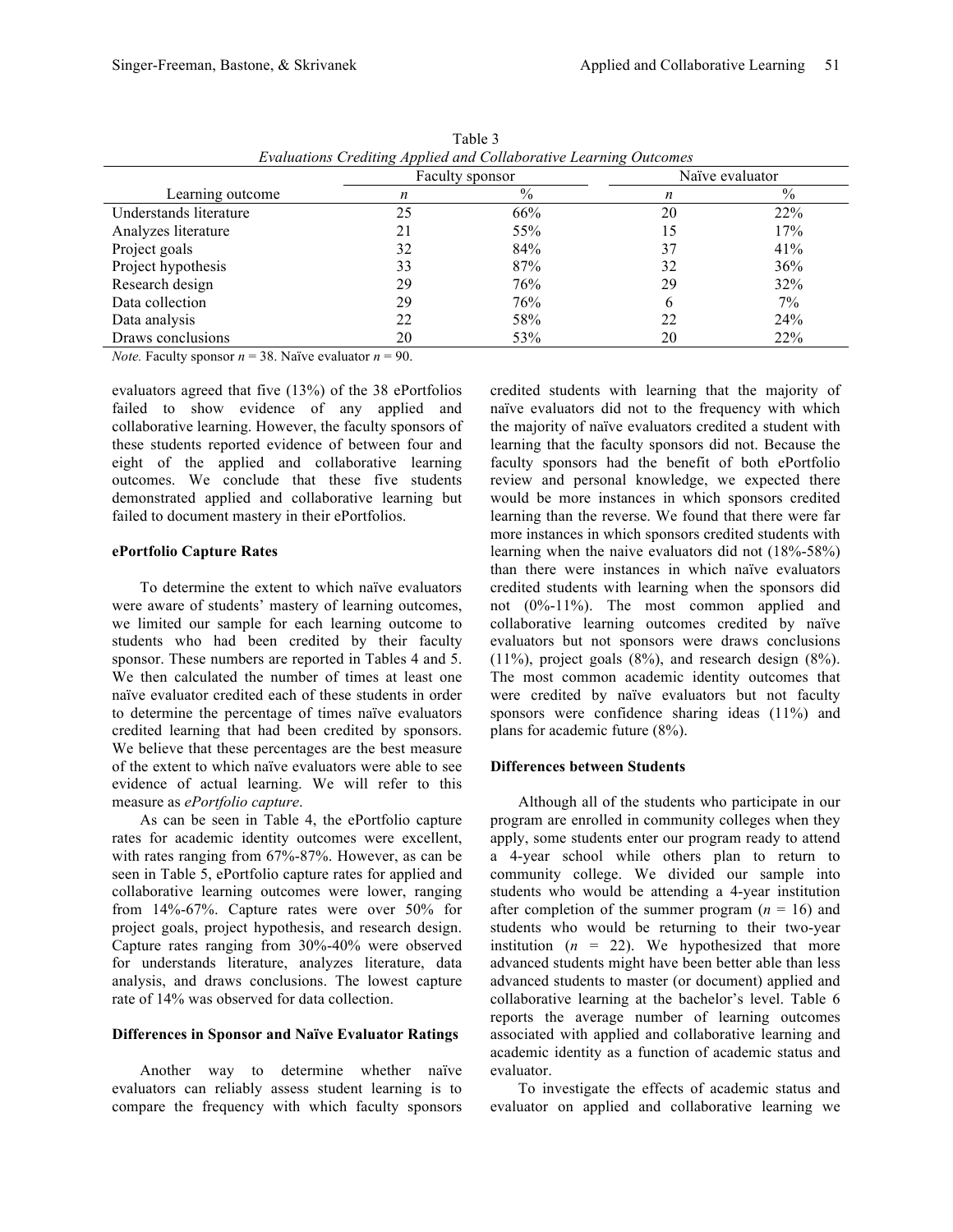| Academic Identity Outcomes: Frequency of Naïve Evaluator Credit for Outcomes Credited by Faculty Sponsor |    |                                       |  |  |
|----------------------------------------------------------------------------------------------------------|----|---------------------------------------|--|--|
| Number credited by sponsor<br>Learning outcome                                                           |    | No. and % credited by naïve evaluator |  |  |
| Hopes and goals                                                                                          | 18 | 12(67%)                               |  |  |
| Confidence sharing ideas                                                                                 | 31 | 27(87%)                               |  |  |
| Academic future                                                                                          | 31 | 21(68%)                               |  |  |
| Careers                                                                                                  | 33 | 23(70%)                               |  |  |
| Learning from experience                                                                                 | 27 | 20(74%)                               |  |  |
| Engagement with research                                                                                 | 32 | 27(84%)                               |  |  |

Table 4

Table 5

| No. and % credited by naïve evaluator |  |
|---------------------------------------|--|
|                                       |  |
|                                       |  |
|                                       |  |
|                                       |  |
|                                       |  |
|                                       |  |
|                                       |  |
|                                       |  |
|                                       |  |

Table 6

*Average Number of Learning Outcomes Associated with Applied and Collaborative Learning and Academic Identity Reported as a Function of Academic Status and Evaluator*

|                             |                  | Community        | 4-year college |              |
|-----------------------------|------------------|------------------|----------------|--------------|
|                             |                  | college students | students       | All students |
| Learning outcome            | Evaluator        | M(SD)            | M(SD)          | M(SD)        |
| Applied and collaborative   | Faculty sponsor  | 5.41(2.40)       | 5.75(2.05)     | 5.58(0.35)   |
| learning (8 items)          | Naïve evaluators | 1.61(1.82)       | 2.77(2.57)     | 2.19(0.24)   |
| Academic identity (6 items) | Faculty sponsor  | 4.23(0.37)       | 4.94(0.44)     | 4.02(0.27)   |
|                             | Naïve evaluators | 2.98(0.23)       | 3.01(0.32)     | 3.61(0.22)   |

calculated a 2 (academic status: 2-year school, 4-year school) x 2 (Evaluator: faculty sponsor, naïve evaluator) ANOVA on the total number of learning outcomes credited. We observed a significant and strong effect of evaluator,  $F(1, 127) = 63.11, p < .001$ ,  $\eta_p^2$  = .33, such that faculty sponsors reported more evidence of learning  $(M = 5.58)$  than naïve evaluators  $(M = 2.19)$ . We also observed a marginally significant effect of academic status,  $F(1, 127) = 3.11$ ,  $p = .08$ ,  $\eta_p^2$ = .03, such that more advanced students were credited with higher levels of applied and collaborative learning  $(m = 4.26)$  than less advanced students  $(m = 3.51)$ . We failed to observe an interaction.

To investigate the effects of Academic Status and Evaluator on Academic Identity we calculated a 2 (Academic Status: 2-year school, 4-year school) x 2 (Evaluator: faculty sponsor, naïve evaluator) ANOVA on the total number of academic identity outcomes credited. We observed a significant effect of Evaluator, *F*(1, 127) = 19.74,  $p < .001$ ,  $\eta_p^2 = .14$ , such that faculty sponsors reported more evidence of identity  $(M = 4.58)$ than naïve evaluators  $(M = 3.04)$ . We failed to observe an effect of academic status or an interaction between academic status and evaluator.

#### **Discussion**

In the current work, we describe our use of rubrics to assess applied and collaborative learning and academic identity in ePortfolios that were created during a summer research program for community college students from underserved groups. Faculty sponsors evaluated individual students using their knowledge from personal interactions as well as the student's ePortfolio. Naïve evaluators evaluated students using only the ePortfolio. As hypothesized, we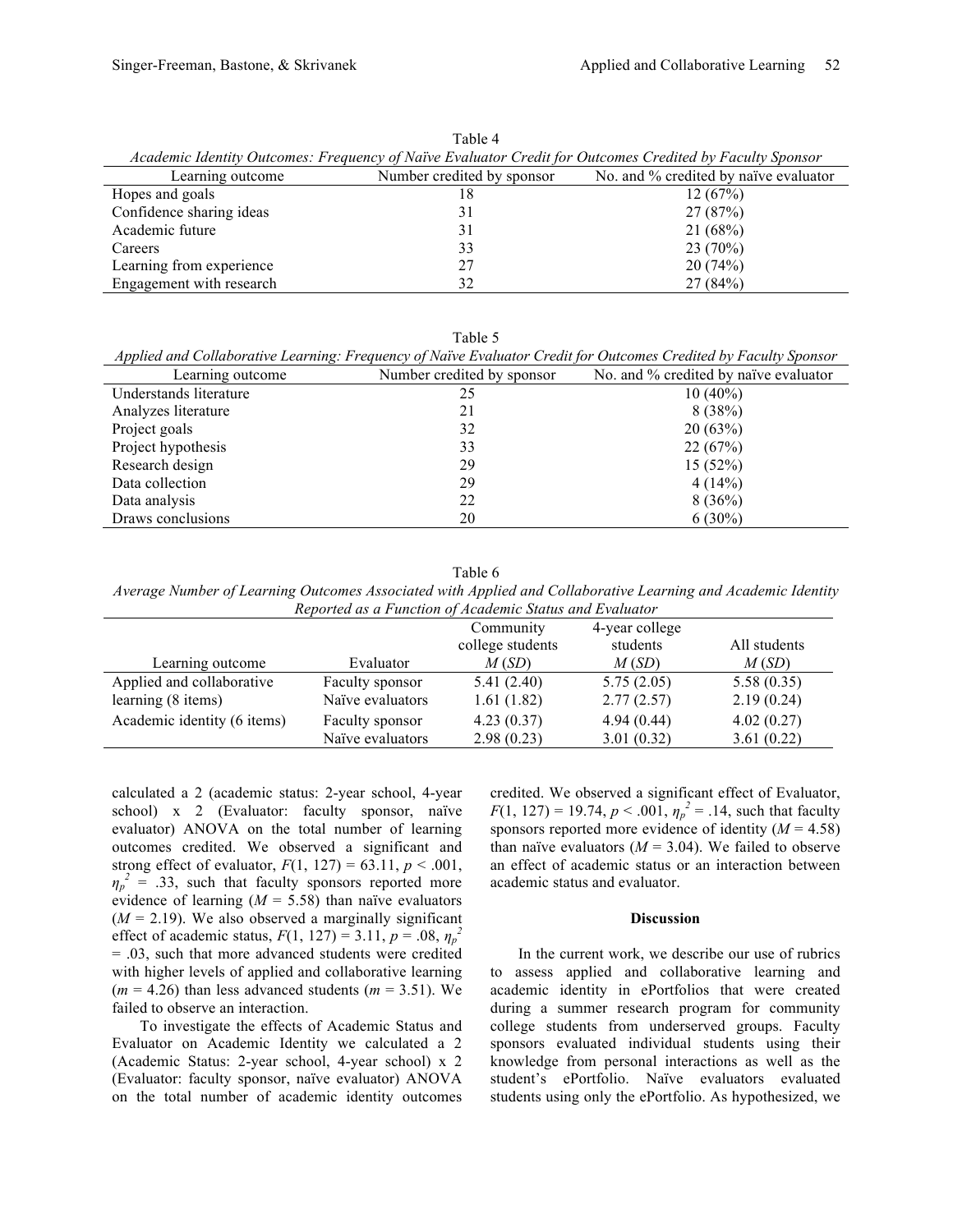found evidence that ePortfolios document applied and collaborative learning and academic identity. We also found that the rubrics we designed to assess these constructs appear to be reliable measures of the constructs under investigation.

The rubrics were developed following practices that support their validity. Experienced mentors who were familiar with the research program and its goals worked with assessment experts to develop and refine the rubrics over a year during which they used them to assess students. Construct reliability is supported by the adequate levels of inter-item similarity obtained for each measure. We observed variations in the quality of individual naïve evaluators' work. The range of quality was demonstrated by the improvement in interevaluator reliability when three evaluators assessed a single student and the two with the highest levels of agreement were included in the calculation. Nonetheless, the observed levels of inter-rater reliability are well within the range of reliability generally seen with rubric use (Jonsson & Svingby, 2007). We conclude that these rubrics are valid and reliable tools that might be used in the assessment of student ePortfolios.

As expected, faculty sponsors credited students with more learning outcomes than naïve evaluators. We believe that this level of disagreement should be interpreted as evidence of the rubrics' sensitivity. An effective rubric should differentiate between the learning evidenced in an ePortfolio alone and the learning evidenced in many hours of shared work in addition to an ePortfolio. This interpretation is supported by the finding that, for every measured learning outcome, faculty sponsors gave credit more frequently than naïve evaluators. Similarly, faculty sponsors gave credit when naïve evaluators did not more frequently than naïve evaluators gave credit when faculty sponsors did not.

The few instances in which naïve evaluators gave credit when faculty sponsors did not may provide insight into the standards employed by the two types of evaluators. It is possible that faculty sponsors have higher standards of proof than naïve evaluators. We believe this is likely to have affected the evaluation of the applied and collaborative learning outcomes. The applied and collaborative learning outcomes that were most often credited by naïve evaluators but not faculty sponsors were draws conclusions, project goals, and research design. For each of these learning outcomes, two or three students received credit from naïve evaluators but not faculty sponsors. These three outcomes are the most conceptually difficult applied and collaborative learning outcomes and the most specific to the individual research group. Accordingly, faculty sponsors may have been somewhat less lenient than naïve evaluators in crediting these outcomes.

We were primarily interested in determining the extent to which actual learning could be assessed via ePortfolios. Naïve evaluators credited individual students with 2.19 outcomes on average (out of eight possible). On the basis of this finding we conclude that, in general, naïve evaluators require a high standard of proof before credit is awarded. Additionally, when we limited our sample for each learning outcome to students who had been credited with the outcome by their faculty sponsor, we observed relatively high ePortfolio capture rates (30%-67%) for all individual learning outcomes except data collection (14%). We believe that high ePortfolio capture rates indicate that naïve evaluators were able to credit actual learning.

Individual ePortfolios varied in their quality and completeness. We found that there was a trend in which students who were ready to transfer to four-year schools demonstrated evidence of more applied and collaborative learning outcomes than students who were planning on returning to community colleges. Given that we assessed applied and collaborative learning at the bachelor's level, it is not surprising that students who were prepared to transfer demonstrated more proficiency than those who were not yet ready to transfer. This finding can be interpreted in several ways. It is possible that more advanced students learned more than less advanced students. However, it is also possible that students who were about to transfer to a 4 year school were more able or more motivated to document their learning than students returning to community college.

We found that, regardless of academic level, students were similarly able to document academic identity in their ePortfolios. We believe that this is an important finding. In previous work we have argued that the development of academic identity in summer research programs may be a central element that leads to increased academic persistence (Singer-Freeman et al., 2014). Students with an enhanced sense of academic identity who return to community college may be more likely to transfer to a four-year school in the future and those who go on to four-year schools may be more likely to complete their bachelor's degrees.

# **Limitations and Implications**

This research occurred in an applied setting. Consequently, it was subject to lower levels of control than a more structured experiment would be. We elected to provide relatively little training to our evaluators. By examining the use of the rubrics without extensive training we were able to determine the extent to which the rubrics themselves enabled reliable evaluations. We found that levels of inter-rater reliability were within ranges reported elsewhere.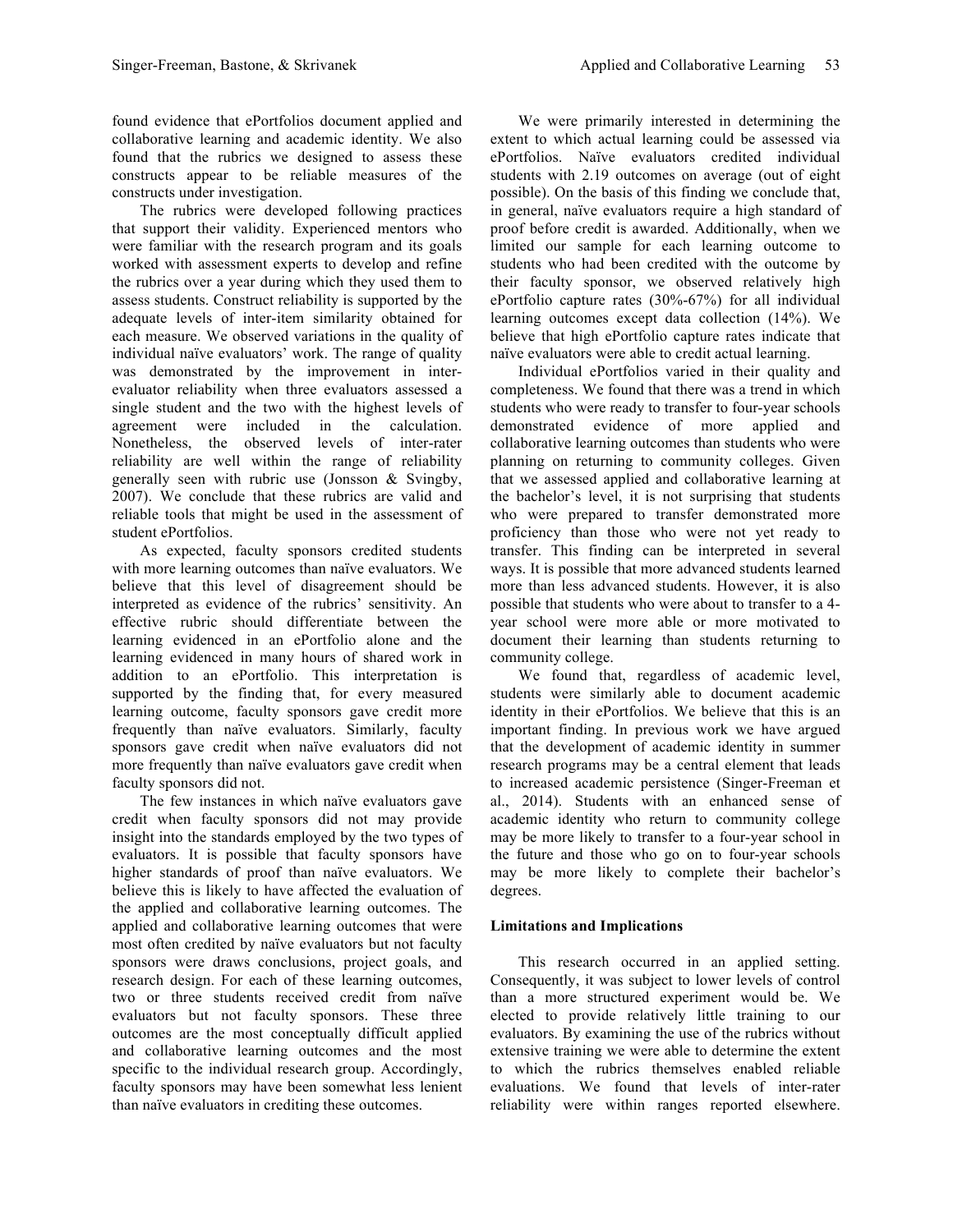Nonetheless, if these rubrics were to be used with the purpose of crediting prior learning, training on sample ePortfolios would be advisable. If such training is not conducted, using three naïve evaluators would be preferable to using two.

Because this research was conducted in the context of a summer research program, we compared the ratings of faculty sponsors to naïve evaluators. In addition to having more knowledge of the student's abilities, faculty sponsors also had a personal relationship with the student. A more controlled evaluation would compare the ratings of two sets of naïve evaluators: one that reviewed only the ePortfolio and a second that reviewed the student's work over the entire program. We hypothesized and found that for most outcomes, faculty sponsors credited students with greater learning than naïve evaluators. We interpreted this to reflect the fact that faculty sponsors had more genuine knowledge of students' abilities. However, it is also possible that faculty sponsors credited more learning because of the influence of having a personal relationship with the student. We believe that this interpretation is unlikely for several reasons. First, faculty sponsors were not sharing their evaluations with the student. This should reduce faculty sponsors' focus on their personal relationship with their students. Second, faculty sponsors also served as naïve evaluators. Serving as a naïve evaluator should help the faculty sponsor take a neutral perspective when considering the work of his/her own students. Third, faculty sponsors knew that their students were also being assessed by naïve evaluators. This knowledge should encourage impartiality. Finally, the few instances in which faculty sponsors did not credit learning that was credited by naïve evaluators involved outcomes that were the most conceptually difficult. This suggests that in these instances faculty sponsors used their more extensive knowledge of the student to determine that the evidence in the ePortfolio was not sufficient to document mastery. It seems unlikely that if faculty were biased to credit students because of a personal relationship they would exhibit this bias only for the less difficult learning outcomes.

To give students a sense of autonomy in the creation of their ePortfolios, we allowed students to create their ePortfolios without using a template. We believe that this may have increased the extent to which students documented and developed academic identity by encouraging them to fully engage with the ePortfolio as a creative project. However, students' different organizational choices likely made it difficult for some evaluators to locate evidence of individual learning outcomes. We hypothesize that inter-rater reliability was impeded by the unstructured nature of the students' ePortfolios. Were students creating ePortfolios for the purpose of receiving credit for prior learning, it would

be advisable to develop a template that was organized by learning outcome and specified the products to be included to demonstrate mastery. In contrast, for those using ePortfolios as a means of developing and documenting academic identity, it may be important to allow students more independence in the creation of their ePortfolios.

Miller and Morgaine (2009) found that the reflective practices embedded in ePortfolio creation helped students to develop academic identity as they engaged in complex projects. The use of writing prompts (see Appendix) appeared to encourage expressions of academic identity in student ePortfolios. Our current evidence of academic identity in student ePortfolios replicates Singer-Freeman et al. (2014). The rubrics tested in this work appear to be a reliable means of assessing academic identity. The construct of academic identity is similar to those of academic selfefficacy and academic goals, which have been found to be moderately related to academic persistence (Robbins et al., 2004). We believe that academic identity should be a central element of student ePortfolios and that the evaluation of academic identity in student ePortfolios is an important area for future research.

We found evidence to support our hypothesis that ePortfolios would be useful in the evaluation of academic identity and applied and collaborative learning at the bachelor's level. As expected, direct faculty knowledge of students provided more robust evidence of learning and identity than ePortfolios alone. Nonetheless, ePortfolio assessment did provide evidence of prior learning and identity in the current study. Proficiencies similar to those evidenced by our students are likely to be present in other high-impact activities (e.g., internships, global learning, learning communities). The use of rubric-based assessment of ePortfolios by trained evaluators in these contexts could have similar value.

# **References**

- Adelman, C., Ewell, P., Gaston, P., & Geary Schneider, C. (2014). *The degree qualifications profile 2.0, Draft*. Indianapolis, IN: Lumina Foundation for Education. Retrieved from https://www.luminafoundation.org/files /resources/dqp.pdf
- Barlow, A. E. L., & Villarejo, M. (2004). Making a difference for minorities: Evaluation of an educational enrichment program. *Journal of Research in Science Teaching, 41*, 861-881. doi:10.1002/tea.20029
- Bryant, L. H., & Chittum, J. R. (2013). ePortfolio effectiveness: A(n ill-fated) search for empirical support. *International Journal of ePortfolio, 3*(2), 189-198. Retrieved from http://www.theijep.com/pdf/ijep108.pdf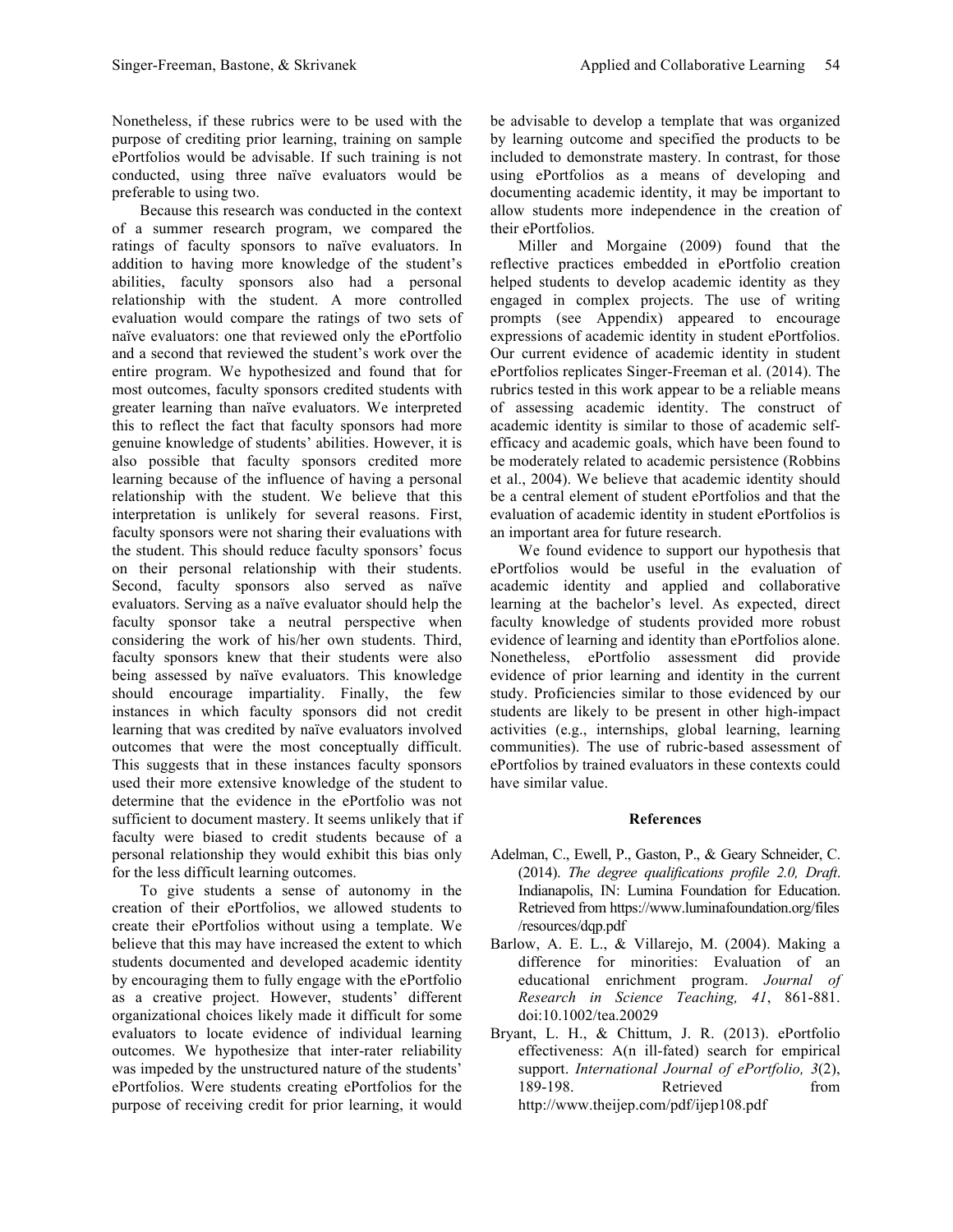- Buyarski, C. A., & Landis, C. M. (2014). Using an ePortfolio to assess the outcomes of a first-year seminar: Student narrative and authentic assessment. *International Journal of ePortfolio, 4*(1), 49-60. Retrieved from http://www.theijep.com/pdf/IJEP133.pdf
- Buzzetto-More, N. (2010). Assessing the efficacy and effectiveness of an e-portfolio used for summative assessment. *Interdisciplinary Journal of E-Learning and Learning Objectives, 6,* 61-85. Retrieved from the settlement of the settlement of the settlement of the settlement of the settlement of the settlement of the settlement of the settlement of the settlement of the settlement of the settlement of the settl http://www.ijello.org/Volume6/IJELLOv6p061- 085Buzzetto691.pdf
- Conrad, D., & McGreal, R. (2012). Flexible paths to assessment for OER learners: A comparative study. *Journal of Interactive Media in Education, 2,* 1-10.
- Curtis, R. S., & Wu, W. (2012). Learning and assessment: The application of ePortfolios. *Journal of Higher Education Theory and Practice, 12*(3), 66-74.
- Eynon, B., Gambino, L. M., & Török, J. (2014). What difference can ePortfolio make? A field report from the connect to learning project. *International Journal of ePortfolio, 4*(1), 95-114. Retrieved from http://www.theijep.com/pdf/ijep127.pdf
- Garrett, B., M., MacPhee, M., & Jackson, C. (2013). Evaluation of an ePortfolio for the assessment of clinical competence in a baccalaureate nursing program. *Nurse Education Today, 33*(10), 1207- 1213. doi:10.1016/j.nedt.2012.06.015
- Jackson, D. L., Starobin, S. S., & Laanan, S. L. (2013). Shared experiences: Facilitating successful transfer of women and underrepresented minorities in STEM fields. *New Directions for Higher Education, 162,* 69-76. doi:10.1002/he.20058
- Jonsson, A., & Svingby, G. (2007). The use of scoring rubrics: Reliability, validity, and education consequences. *Educational Research Review, 2,*  130-144. doi:10.1016/j.edurev.2007.05.002
- Maton, K. I., & Hrabowski III, F. A. (2004). Increasing the number of African American PhDs in science and engineering: A strengths-based approach. *American Psychologist, 59*, 547-556. doi:10.1037/0003-066X.59.6.547
- Miller, R., & Morgaine, W. (2009). The benefits of eportfolios for students and faculty in their own words. *Peer Review,* 8-12. Retrieved from https://www.aacu.org/publications-research /periodicals/benefits-e-portfolios-students-andfaculty-their-own-words
- Nguyen, C. F. (2013). The ePortfolio as a living portal: A medium for student learning, identity, and assessment. *International Journal of ePortfolio, 3*(2), 135-148. Retrieved from http://www.theijep.com/pdf/IJEP116.pdf
- Rhodes, T., Chen, H. L., Watson, C. E., & Garrison, W. (2014). Editorial: A call for more rigorous ePortfolio research. *International Journal of ePortfolio, 4(1)*, 1-5. Retrieved from http://www.theijep.com/pdf/ijep144.pdf
- Robbins, S. B., Lauver, K., Le, H., Davis, D., Langley, R., & Carlstrom, A. (2004). Do psychosocial and study skill factors predict college outcomes? A meta-analysis. *Psychological Bulletin, 130*(2), 261- 288. doi:10.1037/0033-2909.130.2.261
- Singer-Freeman, K. E., & Bastone, L. (2015). *Making it real: Teaching through reflective writing supports conceptual mastery and student well-being.* Retrieved from the state of the state of the state of the state of the state of the state of the state of the state of the state of the state of the state of the state of the state of the state of the state of the state of http://go.livetext.com/e/73842/purchasewebinar/21kps8/38406133
- Singer-Freeman, K. E., Bastone, L., & Skrivanek, J. (2014). Using e-portfolios to support transfer student success. *Diversity and Democracy, 17,* 14- 15. Retrieved from www.aacu.org/diversitydemocracy/vol17no1/singe r-freeman\_bastone\_skrivanek.cfm
- Stenlund, T. (2013). Validity of admission decisions based on assessment of prior learning in higher education. *Assessment & Evaluation in Higher Education,* 38(1), 1-15. doi:10.1080/02602938.2011.596924
- Travers, N. L. (2012). What is next after 40 years? Part 2: Prior learning assessment: 2012 and after. *Journal of Continuing and Higher Education, 60,* 117-121. doi:0.1080/07377363.2012.688383
- Wang, S. (2009). Inquiry-directed organization of eportfolio artifacts for reflection. *Interdisciplinary Journal of E-Learning and Learning Objects,* 5, 421-433. Retrieved from http://www.ijello.org/Volume5/IJELLOv5p419- 433Wang661.pdf
- Yancey, K. B. (2009). Electronic portfolios a decade into the twenty-first century: What we know, what we need to know. *Peer Review, 11*(1), 28-32. Retrieved from https://www.aacu.org/publicationsresearch/periodicals/electronic-portfolios-decadetwenty-first-century-what-we-know
- Yelamarthi, K., & Mawasha, P. R. (2008). A preengineering program for the underrepresented, low-income and/or first generation college students to pursue higher education. *Journal of STEM Education, 9*, 5-15.

 $\mathcal{L}_\text{max}$  , where  $\mathcal{L}_\text{max}$  and  $\mathcal{L}_\text{max}$ 

KAREN SINGER-FREEMAN is Associate Professor and Coordinator of the Psychology program at Purchase College, SUNY. Her research examines analogical reasoning in young children and identity shift in college students. Dr. Singer-Freeman is the Associate Director of the *Baccalaureate & Beyond Program,* an NIGMS funded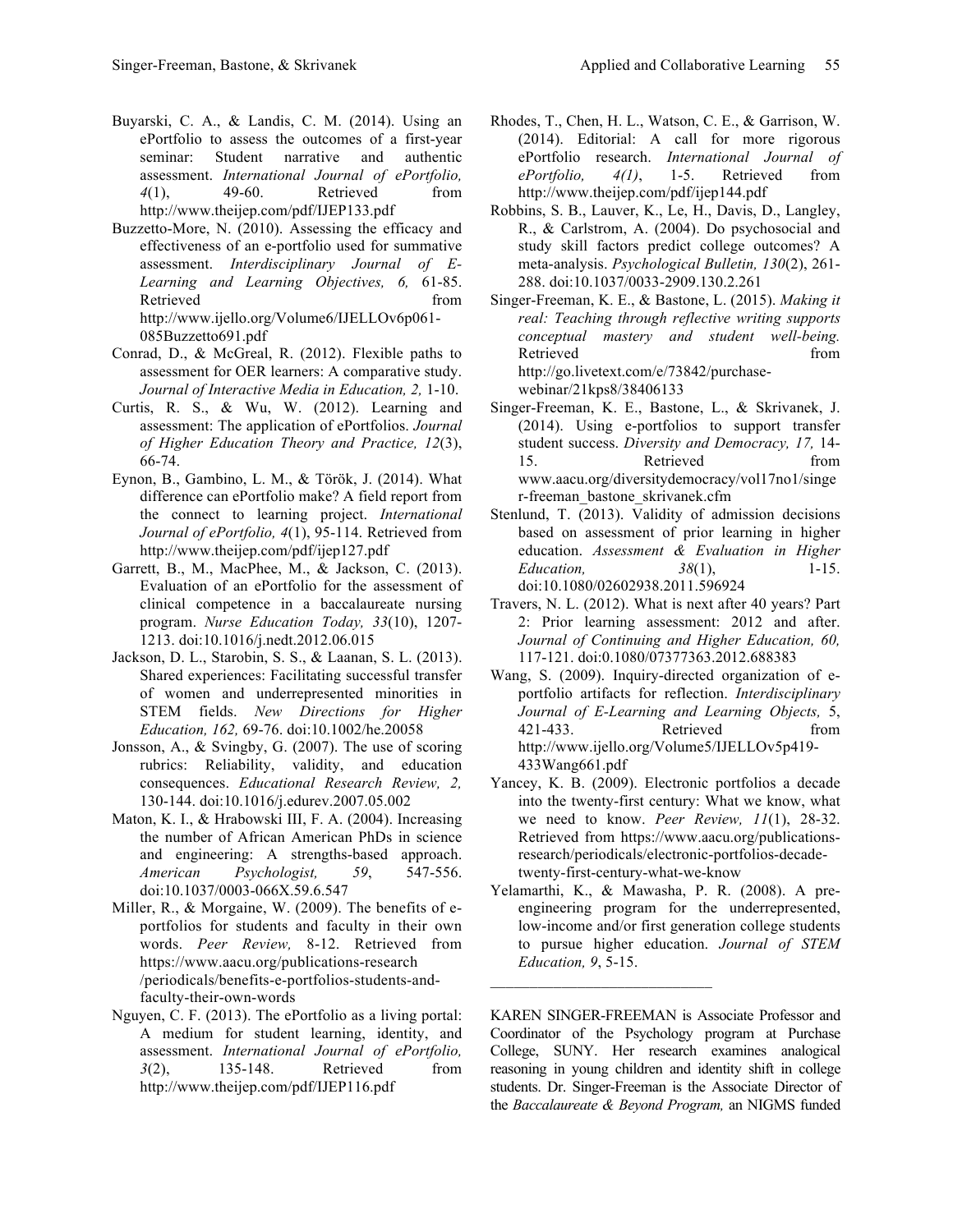bridge program for community college students from underserved groups. She also has served as the director of the *Interpersonal Relationships Improve Student Success* (I-RISE) mentoring program and the *Social Action Learning Communities* for transfer students.

LINDA BASTONE is Chair of the School of Natural and Social Sciences and Associate Professor of Psychology at Purchase College, SUNY. Dr. Bastone has an enduring interest in understanding the causes and consequences of stereotyping, prejudice, and discrimination as well as the factors that facilitate or impede academic success. Dr. Bastone has served as the Director of the Liberal Arts Freshman Seminar Program and Faculty Coordinator of Assessment, and coordinated the social sciences and humanities component of the *Baccalaureate & Beyond Program* from 2006-2014.

JOSEPH SKRIVANEK is Professor of Chemistry and the founding Director of the *Baccalaureate & Beyond Program* at Purchase College, SUNY. Dr. Skrivanek is presently leading the SUNY Replication Project that is replicating the activities of the *Baccalaureate & Beyond Program*  throughout the SUNY System. He has held numerous positions at the College, including Coordinator of the Chemistry and Biochemistry Programs and Dean of Natural Sciences.

## Acknowledgements

This research was supported in part by grants from the National Institutes of Health (GM062012-11, 12), The Lumina Foundation, and PepsiCo Foundation.